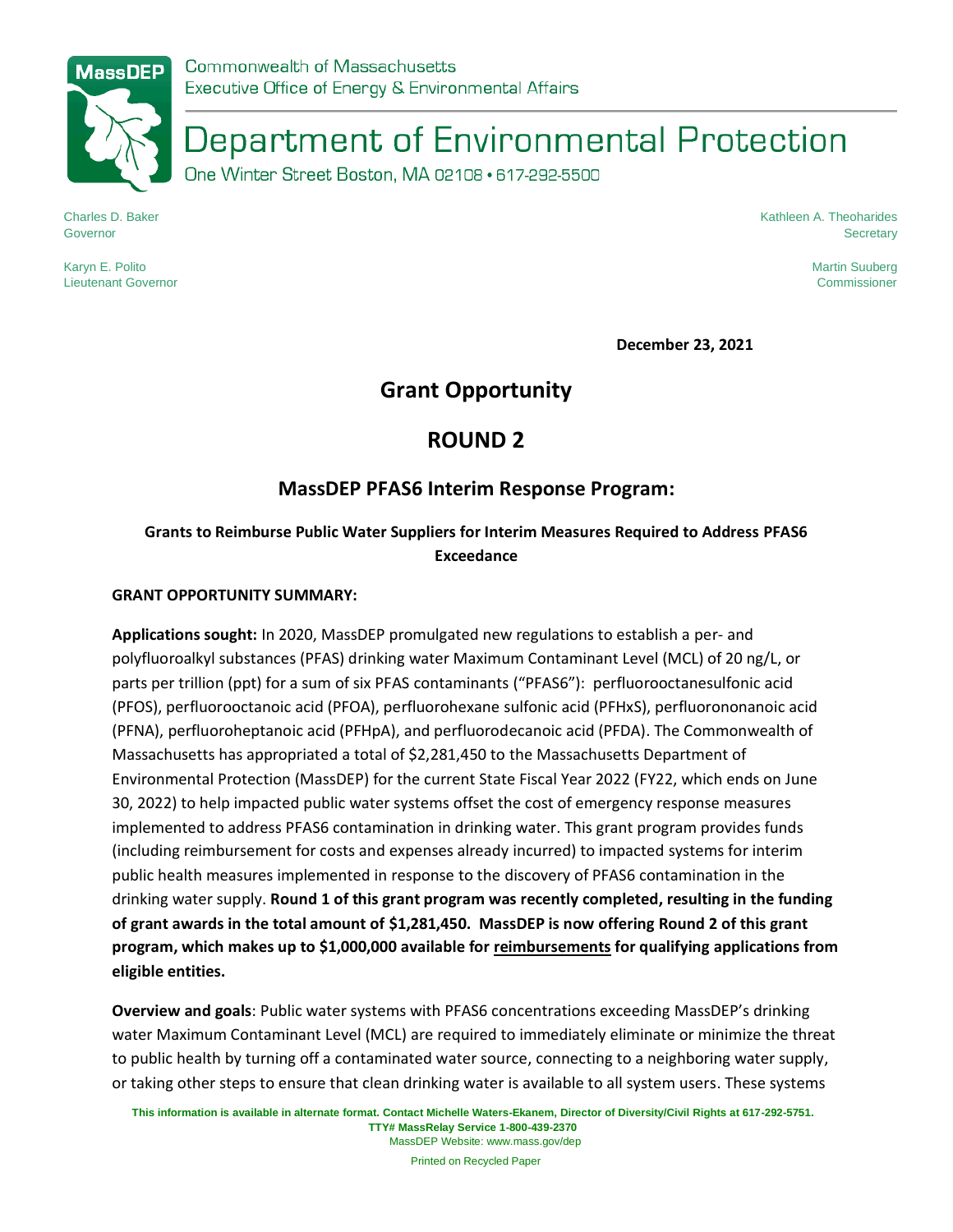may not currently have an interim solution to remedy their elevated PFAS6 levels prior to implementing a long-term treatment plan. MassDEP has established this grant program to provide financial assistance to these public water systems and their customers who took action to provide clean drinking water in the interim period between the confirmation of an exceedance of the PFAS6 MCL in the water supply and the implementation of a long-term treatment solution. MassDEP will provide grants to **reimburse**  public water systems that are taking action to address their elevated PFAS6 levels, but that did not have interim alternatives immediately available to enable them to provide water to customers at acceptable PFAS6 levels. Public Water Suppliers will be given the flexibility to determine the interim solution that best suits their customers' needs.

**Grant purpose:** The goal of this program is to provide grant funds for **reimbursement of previously incurred costs**, associated with a Public Water System's (PWS) immediate response to PFAS6 contamination in its drinking water supply.

**Eligible Applicants:** Community and Non-Transient Non-Community (NTNC) MassDEP registered PWSs, as defined in 310 CMR 22.02, under public or private ownership, with PFAS6 levels exceeding the PFAS6 MCL as defined in 310 CMR 22.00. **Transient Non-Community Systems (TNCs) are NOT eligible for this program.**

#### **Examples of eligible costs that can be reimbursed**:

- Reimbursement of costs for prior purchase and distribution of bottled water and/or alternative source of clean drinking water, whether purchased directly by the PWS, or as a reimbursement to the PWS for customers who previously made these expenditures in response to the PFAS6 exceedance;
- Procuring, installing, and maintaining water vending units;
- Engineering and construction costs associated with:
	- o shutting down one or more wells;
	- $\circ$  reconfiguring the drinking water system to enable blending with a water supply with less (or no) PFAS6 contamination, such that the resulting concentration of PFAS6 does not exceed the MCL;
	- o establishing an interconnection to an alternate water supply; and/or
	- o installing temporary treatment;
- Purchasing water from an adjacent PWS via an interconnection;
- Purchase and distribution of Point of Use (POU) or Point of Entry Treatment (POET) units or water filtration pitchers through a program that has received prior approval from MassDEP's Drinking Water Program; and/or
- Any other immediate action undertaken to provide safe drinking water to PFAS6 impacted users, where PFAS6 levels exceed the MCL.

#### **Examples of ineligible costs:**

• New work that might otherwise be eligible, but that has not yet been undertaken;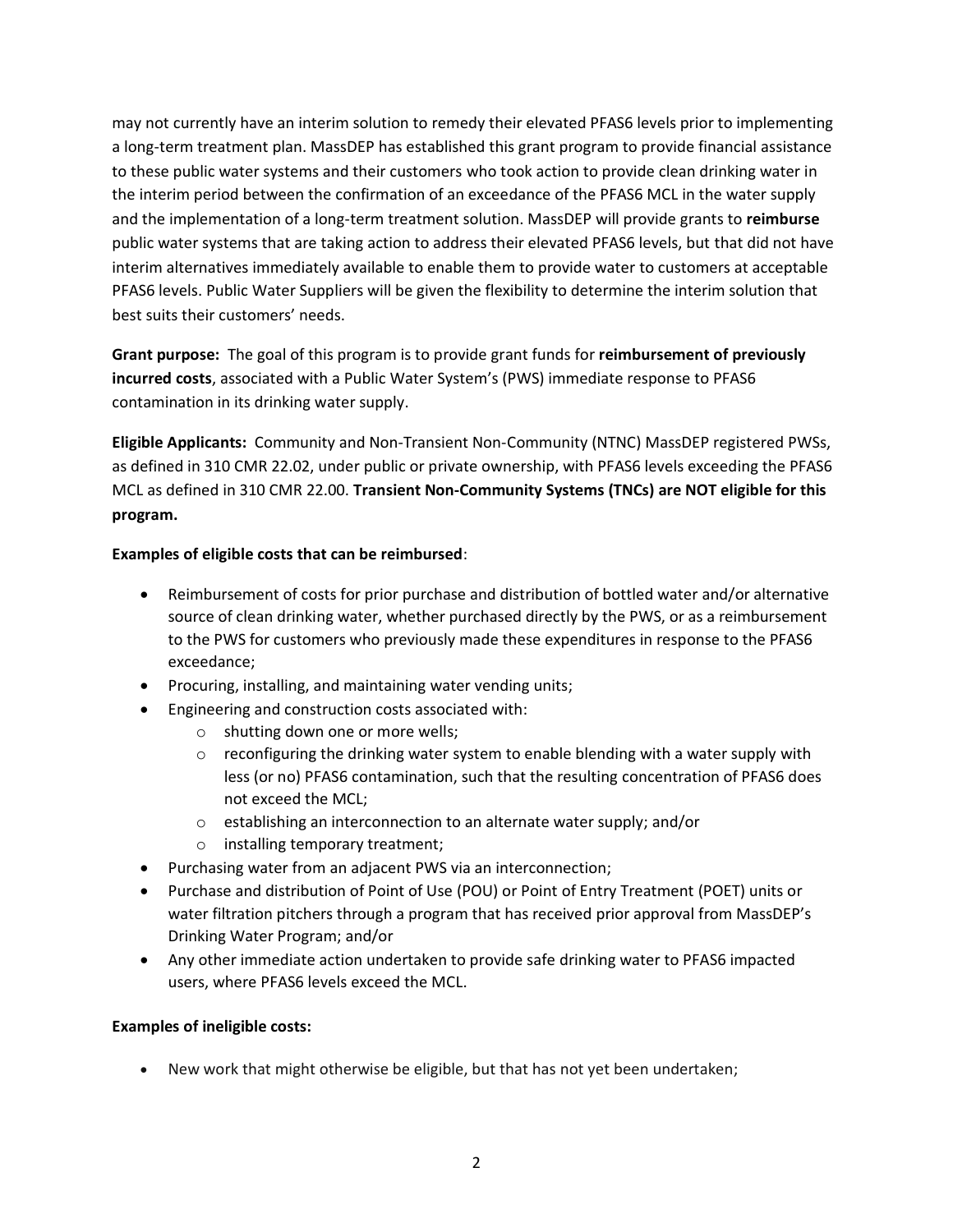- Administrative and mailing costs associated with community notification of the PFAS6 exceedance;
- Laboratory and sampling costs for new PFAS6 identification in drinking water;
- Expenses relating to ongoing maintenance and treatment at drinking water facilities (whether or not related to PFAS6 treatment);
- Legal expenses associated with determining liability or addressing other legal matters;
- Planning, design, or construction of new or reconfigured drinking water treatment facilities;
- Costs for work that has been funded or reimbursed by another federal or state grant or loan program (such as, but not limited to, the State Revolving Fund Program);
- Pilot studies or other investigations that will lead to permanent resolution of the PFAS6 contamination problem; and/or
- Attorney fees, engineering fees, or other administrative expenses related to the PWS response to PFAS6 exceedance.

### **Round 2 Grant Program term: approximately 3 months, from March 28, 2022 through June 30, 2022. (see Estimated Grant Procurement Calendar below).**

#### **Application Deadline:**

### **The Grant Application deadline for Round 2 of the PFAS6 Interim Response Program is February 1, 2022, at 5 p.m.**

In its discretion, MassDEP reserves the right to alter or revise the Round 2 application submission date and/or any other date set forth in the Estimated Grant Procurement Calendar, and/or eliminate or reduce the Round 2 funding based upon funding availability, and/or other factors.

**Program structure:** As noted above, a total of \$2,281,450 million has been made available for this program through FY22 state funds. Round 1 was recently completed, with 12 communities receiving funds totaling \$1,281,450. Up to an additional \$1 million is currently available for Round 2 of this program, contingent upon the continued availability of funding. Applications that have been received by the Grant Procurement Calendar deadline will be reviewed, selected, and awarded following the Round 2 application deadline. MassDEP is offering Round 2 of this program in recognition of the need to address the emergency nature of interim PWS public health measures to respond to the discovery of PFAS6 in a drinking water supply, as regulatory requirements for testing are expected to have revealed additional PFAS6 contamination following the announcement of Round 1 grant awards.

**Estimated number of awards**: 5+ awards. In its discretion, MassDEP reserves the right to alter the proportional amount of funding for Round 2, based upon applications received and/or public health risks identified that need immediate interim funding to address PFAS6 contamination.

#### **Round 2 Total Grant award Funding Availability: Up to \$1,000,000**

**Estimated Maximum award**: per system size (number of users)

Large (>50,000) \$200,000 Medium (>3300 - 49,999) \$150,000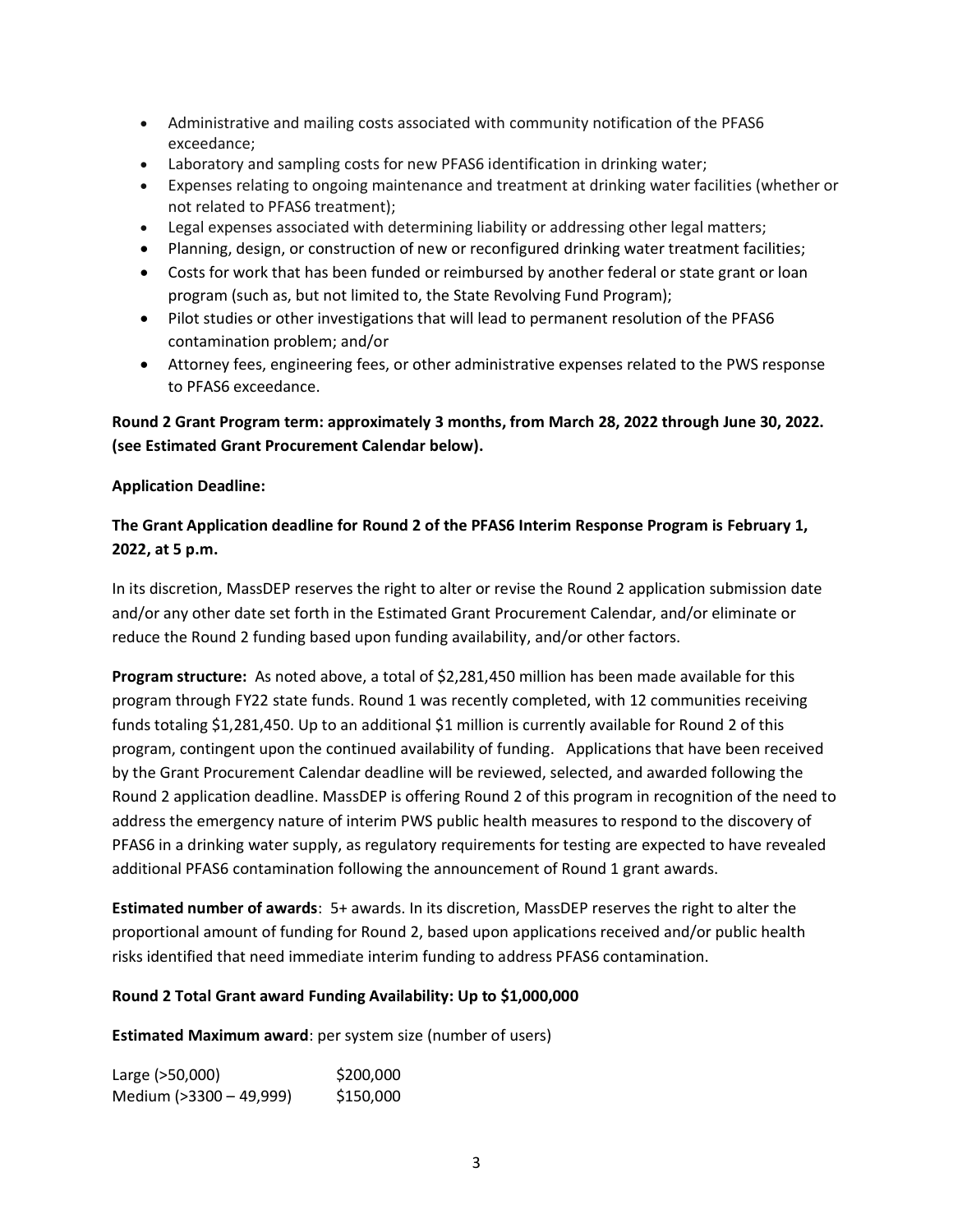| Small (>500 -3299)     | \$10,000 |
|------------------------|----------|
| Very Small (up to 500) | \$1,500  |

#### **Evaluation criteria:**

This is a **reimbursement** grant program based upon presentation of eligible costs by Eligible Applicants to address PFAS6 contamination on an interim, emergency basis. Eligible applicants will receive funding in accordance with these application requirements:

- Documented PFAS6 exceedance per MGL 310 CMR 22.00
- Status as a Community and Non-Transient Non-Community (NTNC) MassDEP registered Public Water Systems as defined in 310 CMR 22.02, under public or private ownership
- No awards previously received by the PWS in Round 1 of this PFAS6 Interim Response Program
- Existence of an emergency that has not been funded or reimbursed by another federal or state grant or loan program (such as, but not limited to, the State Revolving Fund Program)
- Eligible expenses are already incurred to be submitted for reimbursement

In its discretion, the Grant Review Team may consider any and all relevant information that is or may become available through MassDEP's Statewide Sampling Program or its Drinking Water Program activities, up to and including the date of MassDEP's Grant Review Team's final review meeting for the Round 2 applications, with respect to all applications submitted for funding through this Grant Program.

**Funding availability: The total amount of funding currently available for all grant/reimbursement requests through Round 2 of this Program is up to \$1,000,000.** Applicants should note that MassDEP reserves the right not to award the total funding currently available for this program and also reserves the right to award lesser individual grant/reimbursement amounts, based on availability of funds for this application period (i.e., Round 2). MassDEP also reserves the right to increase individual awards if all applicants have received the maximum awards and funds remain to be distributed at the end of the Round 2 application period.

Applicants should note that MassDEP currently anticipates that the following parameters will govern Round 2 of the PFAS6 Interim Response Grant awards:

- A maximum award per system size will apply, as noted above;
- If the total amount of eligible requests for Round 2 funds exceeds \$1,000,000, each award in Round 2 will be reduced by a prorated amount based on the Funding Distribution Formula (see Attachment B); and
- If the total amount of eligible requests for Round 2 funds is less than \$1,000,000, in its discretion, MassDEP may direct all or a portion(s) of any remaining funds to those cases with extraordinary public health needs, based upon MassDEP's review of both the facts and project-specific circumstances.
- A. **Match Requirement:** There is no match requirement for the PFAS6 Interim Response Program.
- B. **No Bidders' Conference:** No bidders' conference will be held for this grant program. Applicants are encouraged to send questions to [program.director-dwp@mass.gov](mailto:program.director-dwp@mass.gov) by the deadline for submission of questions for Round 2, which is by 12 noon on the date shown on the Estimated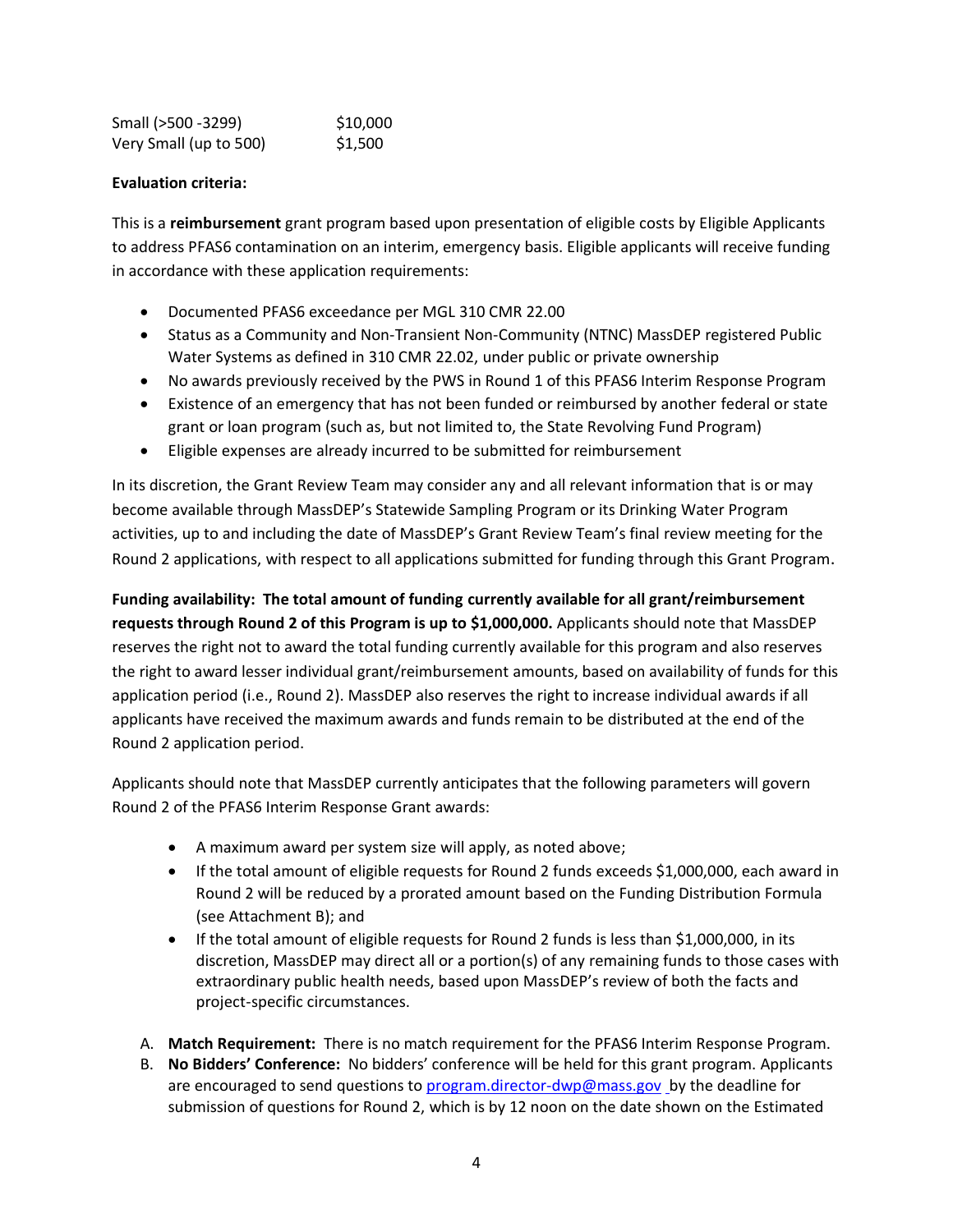Grant Procurement Calendar. All Questions and MassDEP's official Answers will be posted on this website [\(https://www.mass.gov/info-details/water-resources-grants-financial-assistance\)](https://www.mass.gov/info-details/water-resources-grants-financial-assistance) by 5 p.m. on the date listed in the Estimated Grant Procurement Calendar.

- **C. Total Anticipated Duration of Grant(s):** The grant contract duration period for Round 2 of this program will be through the end of FY22, i.e., from contract start date through June 30, 2022.
- **D. Applicable Procurement Law:** Grants-- MGL c. 7A, § 7; St. 1986 c. 206, § 17; 815 CMR 2.00
- E. **Application Completion and Submission Instructions:** For all requests, applicants must complete the attached application form. Once the Application Form is complete, the document can be submitted electronically in Microsoft Word; or, to reduce file size, the document may be converted and submitted as an Adobe PDF file.

#### **Applications must be submitted electronically, via email to:**

Yvette DePeiza, PFAS6 Interim Response Program Round 2 Grant Coordinator Massachusetts Department of Environmental Protection [program.director-dwp@mass.gov](mailto:program.director-dwp@mass.gov) 617-292-5857

In the subject line of the email, please write the Applicant's name and "PFAS6 Interim Response Program" and specify "Round 2."

**All applications must be received electronically by MassDEP by 5:00 P.M. by the required deadline for Round 2 of the PFAS6 Interim Response Program, as set forth in the Estimated Grant Procurement Calendar.** Applications received after the deadline will be rejected automatically. MassDEP reserves the right to reject any and all proposals or request additional information if needed.

#### **F. Additional Required Documentation:**

Additional Forms: If selected for an award, the applicant will be required to submit the following forms to complete the contracting process. Forms with an asterisk \* need not be submitted, if they have been completed previously and are already on file with the Commonwealth:

- Commonwealth Standard Contract Form, filled out and signed by the applicant <https://www.macomptroller.org/forms>
- Commonwealth Terms and Conditions **[http://www.macomptroller.info/comptroller/docs/forms/contracts/CommonwealthT](http://www.macomptroller.info/comptroller/docs/forms/contracts/CommonwealthTermsAndConditions.pdf) [ermsAndConditions.pdf](http://www.macomptroller.info/comptroller/docs/forms/contracts/CommonwealthTermsAndConditions.pdf)** These Terms and Conditions are incorporated by reference into the Standard Contract Form, and do not need to be executed separately.
- Commonwealth W-9 tax information form filled out and signed by the applicant with DUNS number and Federal Tax ID \*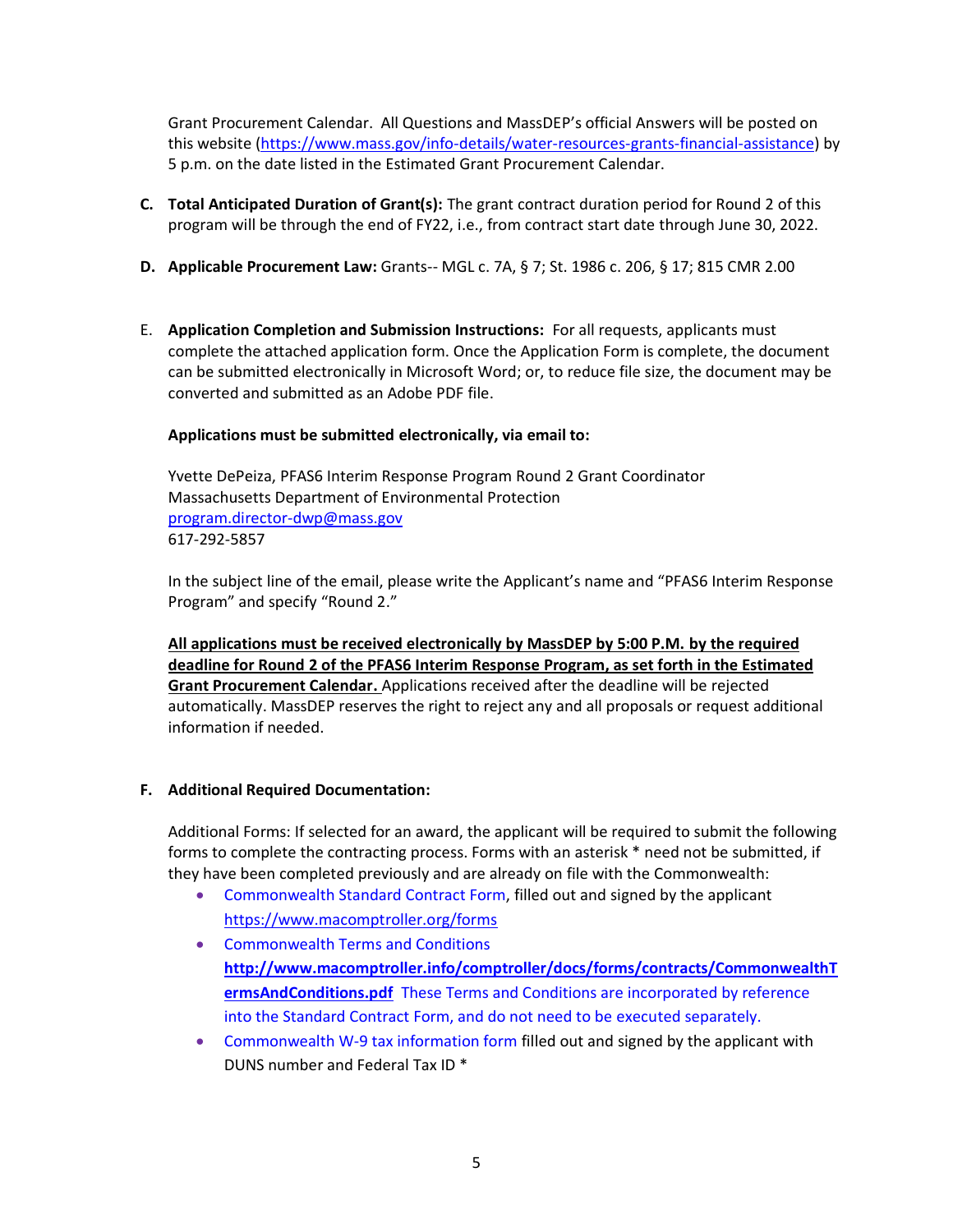- [http://www.macomptroller.info/comptroller/docs/forms/vendorcustomer/newmass](http://www.macomptroller.info/comptroller/docs/forms/vendorcustomer/newmass-w9.pdf)[w9.pdf](http://www.macomptroller.info/comptroller/docs/forms/vendorcustomer/newmass-w9.pdf)
- Completed Contractor Authorized Signatory Listing Form <https://www.macomptroller.org/forms>
- Electronic Funds Transfer (EFT) form\* <https://www.mass.gov/doc/electronic-funds-transfer-sign-up-form-0/download>

Applicants are encouraged to review these forms prior to submission of an application.

**Please note that applicants may be asked to complete these forms again if the application is accepted.**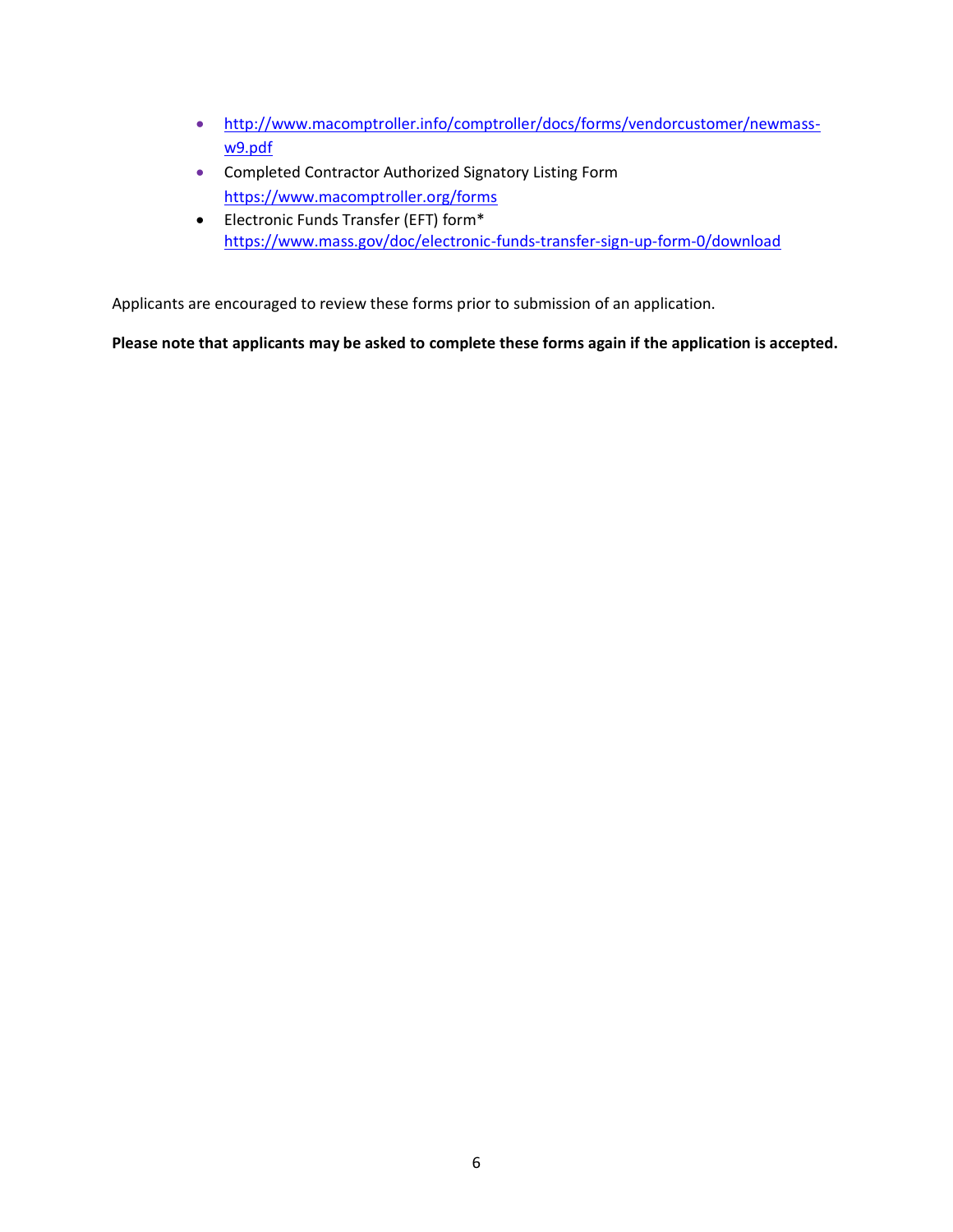# **ESTIMATED GRANT PROCUREMENT CALENDAR**

# **ROUND 2**

| <b>Procurement Activity</b>                                                                                                                                                                       | <b>Date</b>                 | <b>Time</b> |
|---------------------------------------------------------------------------------------------------------------------------------------------------------------------------------------------------|-----------------------------|-------------|
| Notice of Grant Reimbursement<br>Opportunity for Round 2 (posted on<br><b>COMMBUYS And MassDEP website)</b>                                                                                       | Thursday, December 23, 2021 |             |
| <b>Grant Reimbursement Opportunity</b><br>Release Date (Posting Date) on MassDEP<br>website (https://www.mass.gov/info-<br>details/water-resources-grants-financial-<br>assistance)               | Thursday, December 23, 2021 |             |
| Deadline for Submission of Questions to<br>MassDEP (prior to deadline, via email, to):<br>program.director-dwp@mass.gov                                                                           | Thursday, January 6, 2022   | 12 noon     |
| Official Answers for Q&A published on<br>MassDEP website<br>(estimated), (https://www.mass.gov/info-<br>details/water-resources-grants-financial-<br>assistance)                                  | Tuesday, January 18, 2022   | 5 P.M.      |
| <b>GRANT/REIMBURSMENT APPLICATION</b><br>DEADLINE; ELECTRONIC SUBMISSION TO<br>program.director-dwp@mass.gov                                                                                      | Tuesday, February 1, 2022   | 5 P.M.      |
| Notification of Grant/Reimbursement<br>Award(s) (Estimated) (POSTED ON<br>COMMBUYS AND MASSDEP WEBSITE,<br>https://www.mass.gov/info-<br>details/water-resources-grants-financial-<br>assistance) | Monday, February 28, 2022   |             |
| <b>Estimated Contract Start Date</b>                                                                                                                                                              | Monday, March 28, 2022      |             |
|                                                                                                                                                                                                   |                             |             |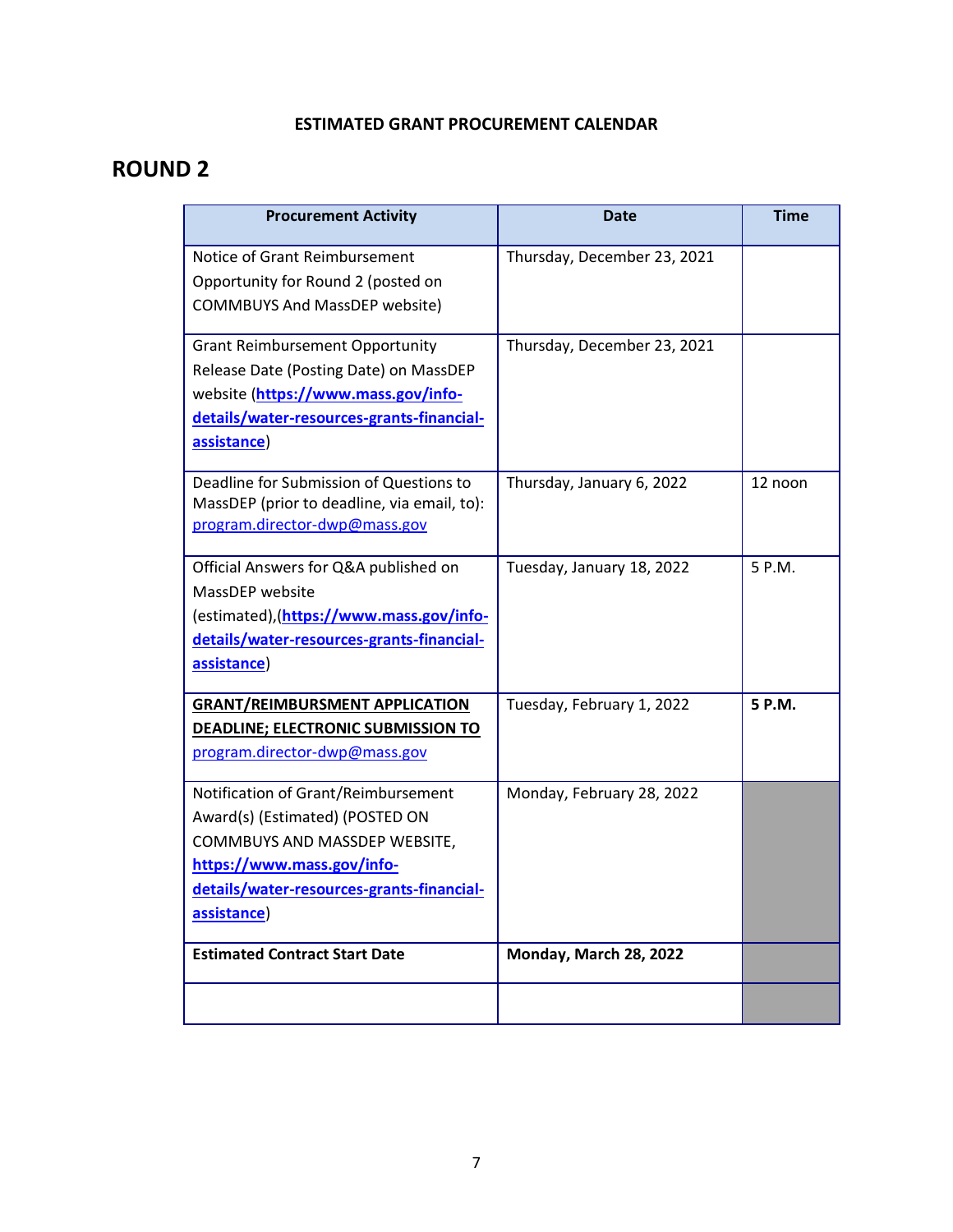### **ATTACHMENT A**

# Grant/Reimbursement Program Application **PFAS6 Interim Response Program, Round 2**

**Overview:** The Commonwealth of Massachusetts has appropriated a total of \$2,281,450 million for use in FY22 to the Massachusetts Department of Environmental Protection (MassDEP) to help offset the cost of emergency response to MCL exceedances of "PFAS6" (the sum of six per- and polyfluoroalkyl substances) contamination in drinking water. Round 1 of this program has been recently completed, leaving up to a total of \$1,000,00 in funding available for Round 2 grant awards. **This grant program provides funds for reimbursement of costs and expenses already incurred to impacted public water systems for measures taken to respond to a discovery of PFAS6 contamination in the drinking water supply.** Only projects that meet the specific requirements of the PFAS6 program outlined in this Grant/Reimbursement Opportunity will be considered for funding.

#### **Applicant Information (NOTE: Applicant must be authorized by the specified organization to submit this application).**

| seasonal populations)                                                                                                                                                                                                                                                                                                                                              | System size: _______________________ actual number of users during the maximum period of use (i.e., |
|--------------------------------------------------------------------------------------------------------------------------------------------------------------------------------------------------------------------------------------------------------------------------------------------------------------------------------------------------------------------|-----------------------------------------------------------------------------------------------------|
|                                                                                                                                                                                                                                                                                                                                                                    |                                                                                                     |
| Amount of funding requested:<br>$\overline{a}$ and $\overline{a}$ and $\overline{a}$ and $\overline{a}$ and $\overline{a}$ and $\overline{a}$ and $\overline{a}$ and $\overline{a}$ and $\overline{a}$ and $\overline{a}$ and $\overline{a}$ and $\overline{a}$ and $\overline{a}$ and $\overline{a}$ and $\overline{a}$ and $\overline{a}$ and $\overline{a}$ and |                                                                                                     |

\$\_\_\_\_\_\_\_\_\_\_\_\_\_\_ Total

#### **Application instructions:**

Print, complete, and submit this form. Attach the following information/documentation in support of this Application:

- Narrative (maximum one page) describing the PWS's need and strategy for responding to the immediate need for action; and
- Documentation detailing eligible **reimbursement** costs incurred up to and including the application date; and
- Documentation of PFAS6 exceedance, including PFAS6 sampling/analysis results.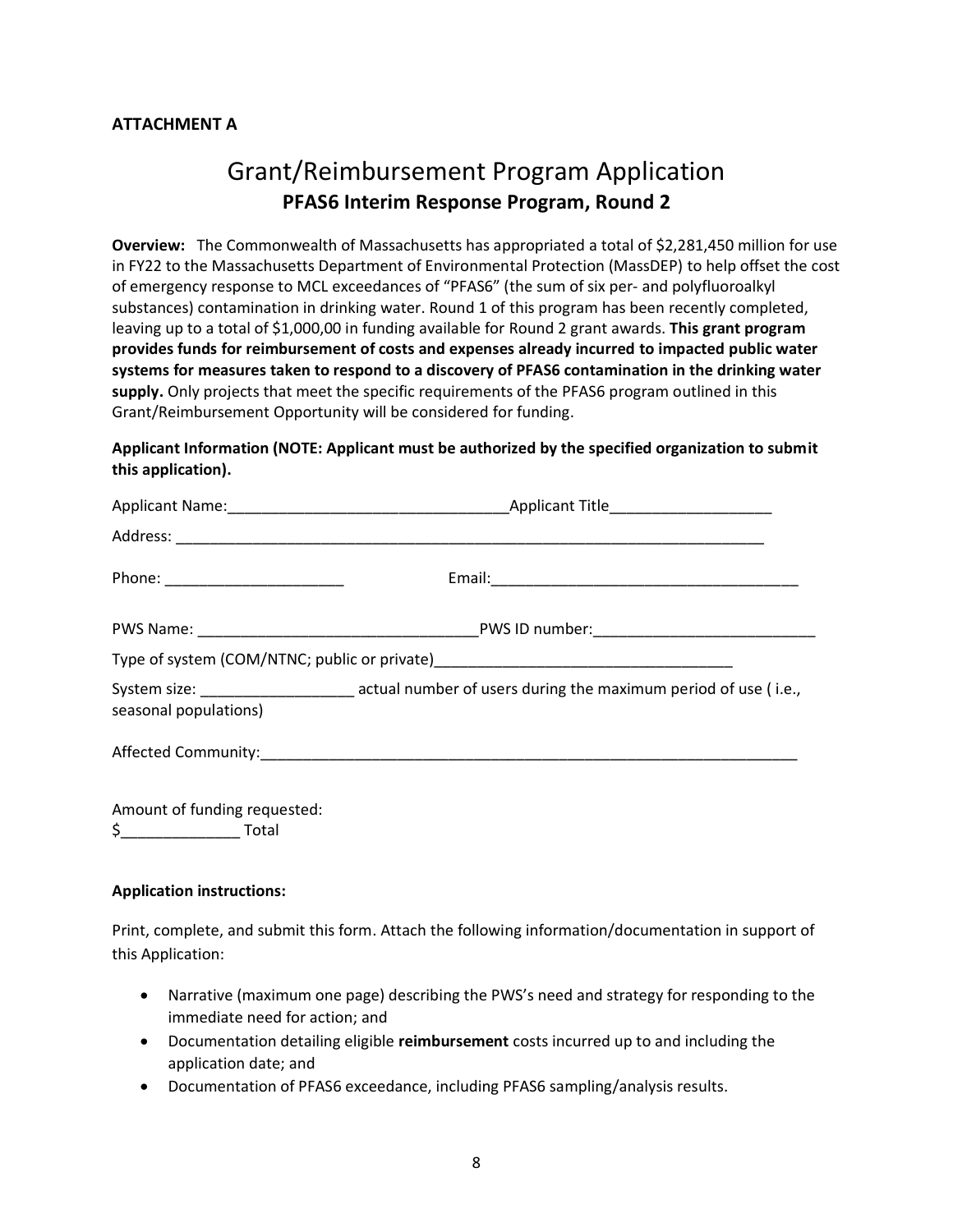#### **ATTACHMENT B Grant/Reimbursement Funding Distribution Formula**

### **PFAS6 Interim Response Program, Round 2**

**Summary**: Two Rounds of Grant/Reimbursement funding are provided for the PFAS6 Interim Response Program, with a total funding limit of \$2,281,450 million. Round 1 has been completed, leaving up to a total of \$1,000,000 in funding available for Round 2. If the total applications in Round 2 exceed \$1,000,000, awards to each applicant for Round 2 will be reduced by a calculation based on actual system users affected, utilizing the Funding Distribution Formula set forth below. Steps 1-3 of the Example below illustrates how the Funding Distribution Formula will be implemented to ensure that \$1,000,000 in grant funding is equitably distributed in Round 2.

For further information, see the Funding Availability section of the posted Grant/Reimbursement Opportunity (above).

**Note:** *The Department's goal is to create a simple and transparent process that aims to fairly distribute the Round 2 funds to all eligible applicants. The uncertainty over which systems will step forward at a given time to request grant relief, makes the distribution calculation somewhat complex. Reasonable assumptions and rounding of numbers have been used to create this distribution strategy.* 

#### **Basis for Funding Distribution Formula: for all Grant Rounds:**

**Maximum Grant/Reimbursement award**: per system size (number of users)

| Large (>50,000)         | \$200,000 |
|-------------------------|-----------|
| Medium (>3300 - 49,999) | \$150,000 |
| Small (>500 -3299)      | \$10,000  |
| Very Small (up to 500)  | \$1,500   |

**Assumptions for Funding Distribution Formula calculation**: The maximum award per system size is based upon the following: (1) for medium, small, and very small systems, the system has the maximum number of users for the size; (2) for large system users, the user population number = 65,000; and (3) the system unit cost  $=$  \$3 per user.

#### Examples of application of the Funding Distribution Formula:

- 1. In Round 2, two systems of each size (for a total of 8 applications) request the maximum award for its category, and each system is awarded funds by MassDEP. The total awards add up to \$723,000. Each applicant receives their requested award up to the maximum, and \$277,000 is held in reserve for final distribution by MassDEP.
- 2. In Round 2, multiple systems request the maximum award for their category, for a total of 8 award requests. The total awards requested for Round 2 add up to \$1,005,000, exceeding the \$1,000,000 maximum by \$5,000. Using the Funding Distribution Formula, the actual number of users for each of the eight systems is used as the basis to recalculate each award at a system unit cost of \$3 per user. If the amount still exceeds the \$1,000,000 in available funds after applying the Funding Distribution Formula, the per-person award is recalculated again (at a